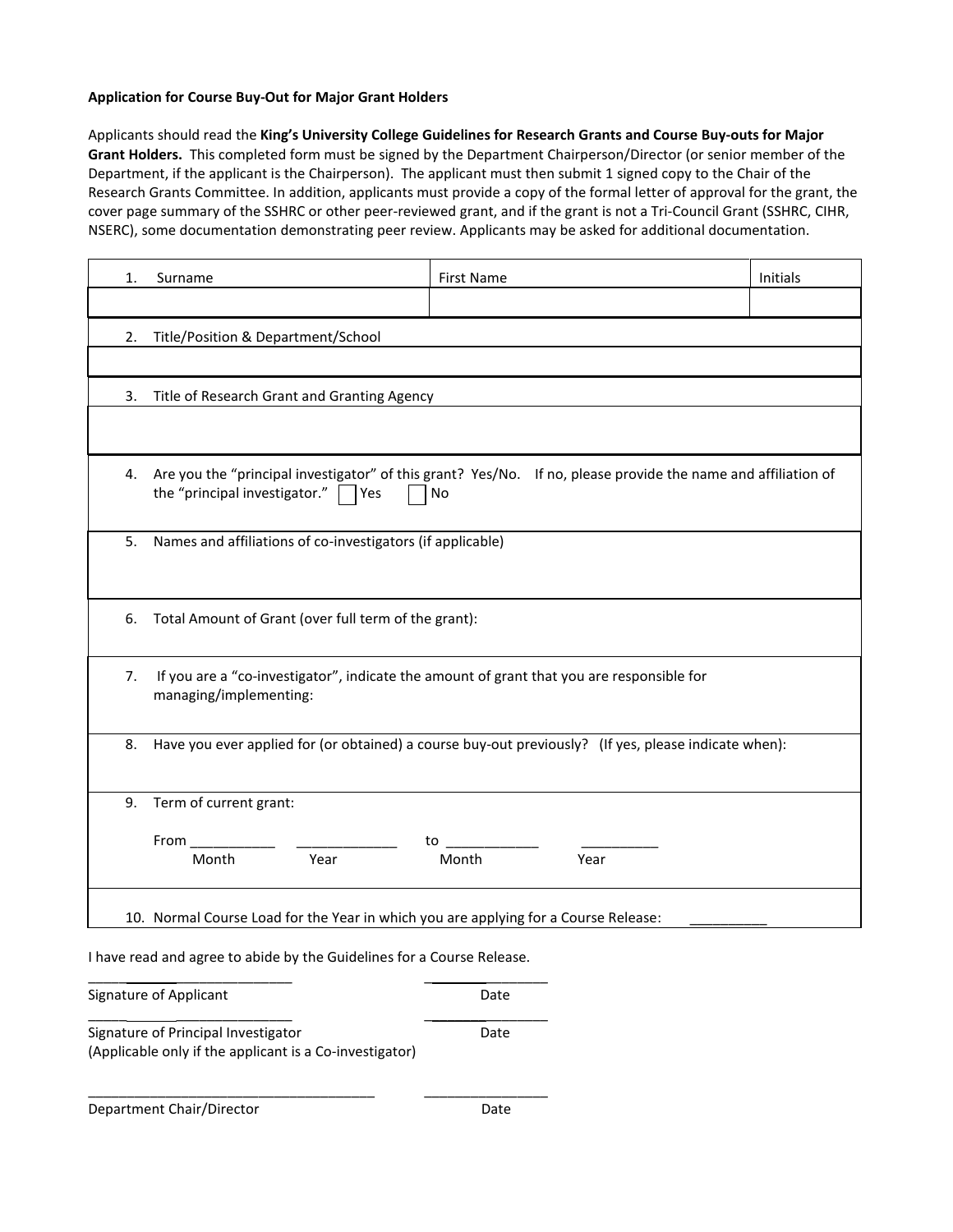## 11. Indicate your normal course load for the year in which you are applying for a course buy-out:

| Department | Course Number | Section | From:<br>Month/Year | To:<br>Month/Year |
|------------|---------------|---------|---------------------|-------------------|
|            |               |         |                     |                   |
|            |               |         |                     |                   |
|            |               |         |                     |                   |
|            |               |         |                     |                   |
|            |               |         |                     |                   |
|            |               |         |                     |                   |
|            |               |         |                     |                   |

12. Indicate the course(s) for which you are applying for a buy-out (maximum is equivalent to one full course):

| Department | Course Number | Section | From:<br>Month/Year | To:<br>Month/Year |
|------------|---------------|---------|---------------------|-------------------|
|            |               |         |                     |                   |
|            |               |         |                     |                   |

## 13. Description of Proposed Research with Course Release

Please provide a brief description of the proposed research with a description of how you will use the time obtained through the course release. This should not exceed the space provided.